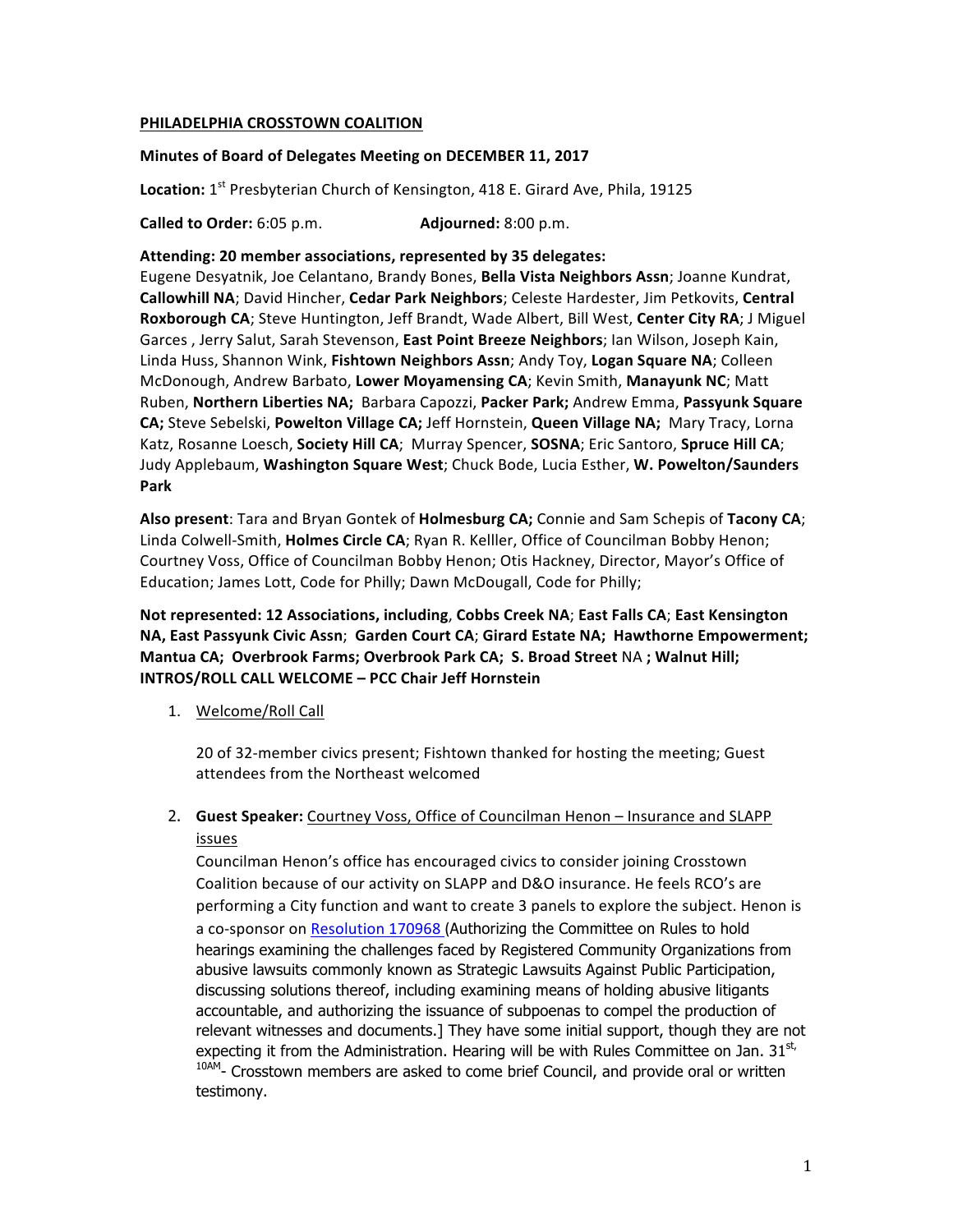Steve Huntington suggested the hearings be at night as possible when members are more likely to be available. Members agreed this is a good idea.

Jeff Hornstein said that insurance brokers Dash & Love might have found a carrier to provide D&O coverage to all PCC members; PCC will be the policyholder; we think the City should pay the premium. Regarding potential SLAPP legislation in Harrisburg, John Taylor and Martina White are the only two from Philadelphia who, as Republicans, can influence this legislation. It would help to have civics in the Northeast to join Crosstown Coalition to help all of us be a voice in Harrisburg.

# 3. Guest Speaker: Dawn McDougall, James Lott, Code for Philly;

## jlott@codeforphilly.org

Code Philly uses tech and data as a mode of civic engagement bringing together a community of people dedicated to using talents to improve their home, the City and themselves. Code for Philly (CfP) are technologists, planners, designers, members of the public, focusing on implementation of civic technology, such as building a tool that tracks bills that are of interest to civics or developing a smartphone app that provides notification of hearings. What other issues do civics deal with and what technology tools could help them? Code for Philly (CfP) wants to know more about what problems we encounter. 

Brandy Bones suggested we create a CivicTech Committee. Jeff Hornstein suggested she chair it. Eugene Desyatnik said there are lots of lists, such as Inventories of Historic Properties, that would be helpful to combine and cross-reference. Steve Huntington said civics could use a means to send out an electronic petition.

## 4. **Guest Speaker:** Otis Hackney, Mayors Office of Education – Update on plan for local control of Schools

The Mayor's commitment to Education including lifting the 26% of Philadelphians in poverty. Programs include: Pre-K, Rebuild, Ready by 4<sup>th</sup>, OST (Out of School), Green Play Spaces, Diversion Program (instead of arrest – avoiding mistakes), Work Ready Philadelphia

SRC (School Reform Committee) started in 2001 as a Declaration of Distress by the Secretary of Education, and the State takeover initially came with promised additional resources for the City. Those have recently been cut, and the expectations of SRC control have not been met. The City faces challenge of poverty, low literacy, and an untrained workforce. We have made important investments outside of schools - now we need to make improvements in schools.

Key factors for local school board: We have a strong superintendent who just signed another 5-year contract; current SRC governance has diffuse accountability, no appointments by current governor or mayor; unlikely adequate funds will come from State; improved relations between City and PSD; Mayor Kenny taking on accountability for a local School Board.

Dissolution of SRC will need to be approved by the Dept of Education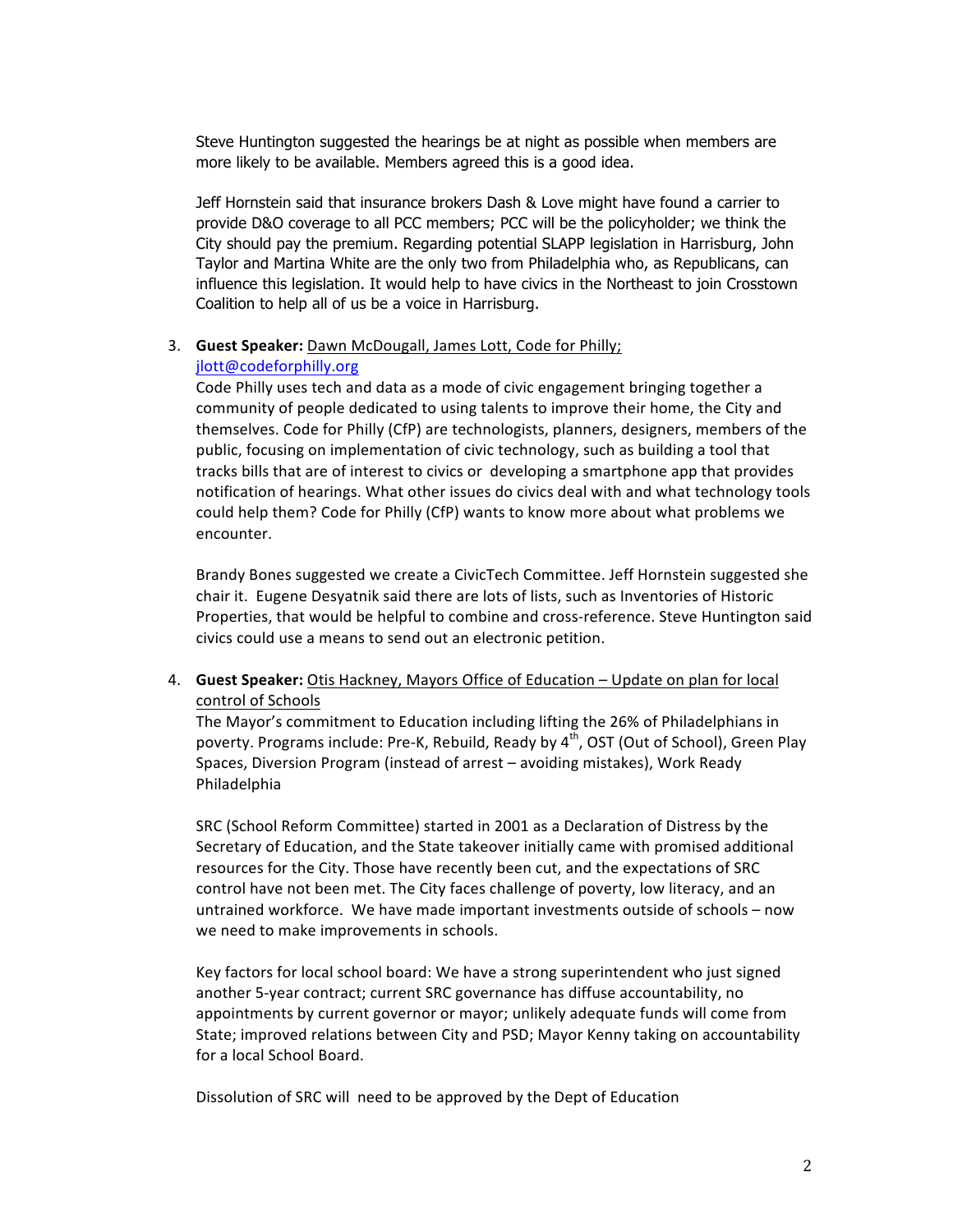Process for creating local School Board is that the Mayor will appoint the 13 member Nominating Panel (must be City residents at least 18-years old); Nominating committee must make 27 recommendations for School Board candidates; the Mayor will select 9 out of the 27. They will have the same term as the Mayor's. Ideally they have children in the PSD or were in it themselves; heads of organizations wanted. Members of Nominating Committee cannot be a School Board candidate. Board work is 20-30 hours per week. The Nominating Panel will be rolled out in January; the new School Board must be in place before July 1 so they can vote to borrow money by July  $1<sup>st</sup>$ . School budget is \$3 billion. State covered 55%. City has increased \$500 million over past 4 years. Now they plan to add \$103 million.

#### **5. CHAIR'S REPORT - Jeff Hornstein**

A. OCTOBER 30 MINUTES: approved

B. FINANCIAL REPORT – ending balance at Oct. 31 was \$6136; \$500 came in for the Puerto Rico fund. Dues have been submitted. Balance currently about \$6400. Judy Applebaum moved to approve the report; David Hinchon seconded; Motion passed.

C. BEST PRACTICES SUMMIT - do another one in March; topics include Zoning, and Avoiding Lawsuits; volunteers for planning: Matt Ruben, Jim Petkovits, Ian Wilson, Joe Kain, Andy Toy, and a woman from the Northeast – not sure if it was Tara Gontek or Connie Schepis

D. NEXT MEETING – We are planning an Affordable Housing Forum, with potential date of Jan. 22; Inga Saffron may host; Sandy Shay suggested we could hold it at PNI auditorium, 8<sup>th</sup> and Market? (Councilman Greenlee has agreed that Council can slow down the AH legislation, but they need to hear from us about what we support.

#### A. **Committee Reports**

A. AFFORDABLE HOUSING - Steve Huntington and Judy Applebaum The PCC AH committee includes Steve, Jody, Miguel Garces, Rosanne Loesch, Jeff Braff, Brandy Bones, and Jeff Hornstein; Chronology outlining AH legislation history and PCC responses was circulated;

Working group sessions held by Councilwoman Sanchez; PCC attended many, once invited in; minutes of meetings not kept, so many great ideas not recorded. Amended legislation issued 14 hours before bill was heard at PCPC hearing on Nov.  $21^{st}$ ; Judy testified at this hearing. Bill was then presented to Rules Committee on Nov. 27; Kim Williams and Jeff Braff testified. Rules voted it out of Committee on Dec.  $5^{th}$ , but did not recommend it. Bill was scheduled for first reading on Dec. 14, so it may be voted on by Council on Jan. 25<sup>th</sup>. Steve recommends that PCC members pay visits as a group to individual Council members, and circulated a blue form seeking volunteers.

We are hearing that alternative legislation may be introduced on the same day, which would cause both bills to be deferred. The second bill would be an Impact Fee Bill, with a psf charge for new development – from the RCO perspective, this is a better bill, suggests Steve. Rosanne Loesch disagreed.